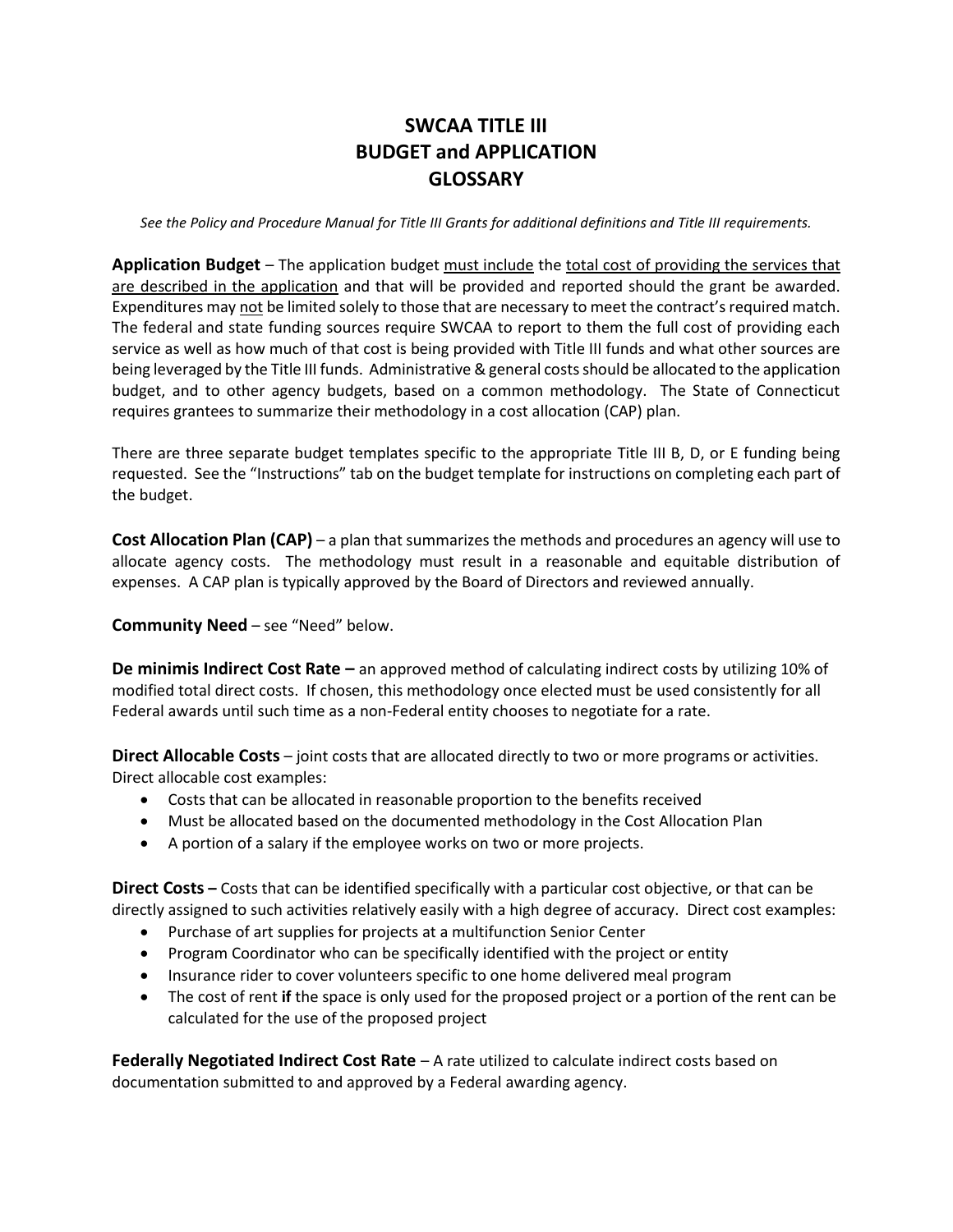**Fiscal Sponsorship** – refers to a relationship in which one organization shares its tax exempt status with another. A fiscal sponsor for a prospective Title III project would need to be the applicant/grantee for Title III funds and would maintain fiduciary responsibility for the project. The agency providing the services would be treated as a subcontractor for Title III purposes. For additional information about fiscal sponsorship: https://www.councilofnonprofits.org/tools-resources/fiscal-sponsorship-nonprofits

**Goal** -- a result or achievement that a proposed project is planned to accomplish during the grant period. A goal statement describes what you hope to accomplish, not what you plan to do. In the application, each goal statement should be followed by a statement quantifying the expected clients to be served and how you will measure the project's impact. Examples are given in the application.

**Indirect Costs** – Costs incurred for a common or joint purpose benefitting more than one cost objective, and not readily assignable to the cost objectives specifically benefitted, without effort disproportionate to the results achieved. Indirect costs must be calculated by one of the following:

- Federally negotiated indirect cost rate (must be documented);
- De minimis rate of 10% of modified total direct costs; or
- A negotiated rate based on actual costs included in project budget may be considered.

**In-Kind** – donated resources that are available to the project from a third party at no cost to the project or sponsoring agency; such as, building space donated by another organization, volunteer personnel time, donated equipment or donated supplies. Building space should be based on fair market value and the percentage of time that the proposed project will utilize the space. (For example: If an exercise program will use space at a senior center for 2 hours a week and the center is open 20 hours a week, 10% of the value of the space would be included in the exercise program budget.) In-kind personnel services shall be valued using standard guidelines. For standard value of volunteer time, go to [www.Independentsector.org.](http://www.independentsector.org/)

**MIS Service Name** – the service definitions lists (available at www.SWCAA.org) include descriptions of all of the services that are eligible to be funded with Title III grants. Each service is assigned a unit that must be utilized for the purposes of estimating annual proposed service numbers and for monthly reporting.

**Modified Total Direct Costs** – The 10% de minimis indirect costs rate must be applied to the total direct costs modified by the removal of the following costs:

- Subrecipient (subcontractor) expenditures exceeding 25K (for each subrecipient)
- Capital expenditures
- Charges for patient care
- Rental costs
- Tuition remission
- Scholarships and fellowships
- Participant support costs

**Need** -- the specific community problem or problems that you plan to address with your proposed project. Clearly define the problem, supporting your description with appropriate facts, statistics, other documentation of the need, and your organization's observation of the problem. Some examples of community needs: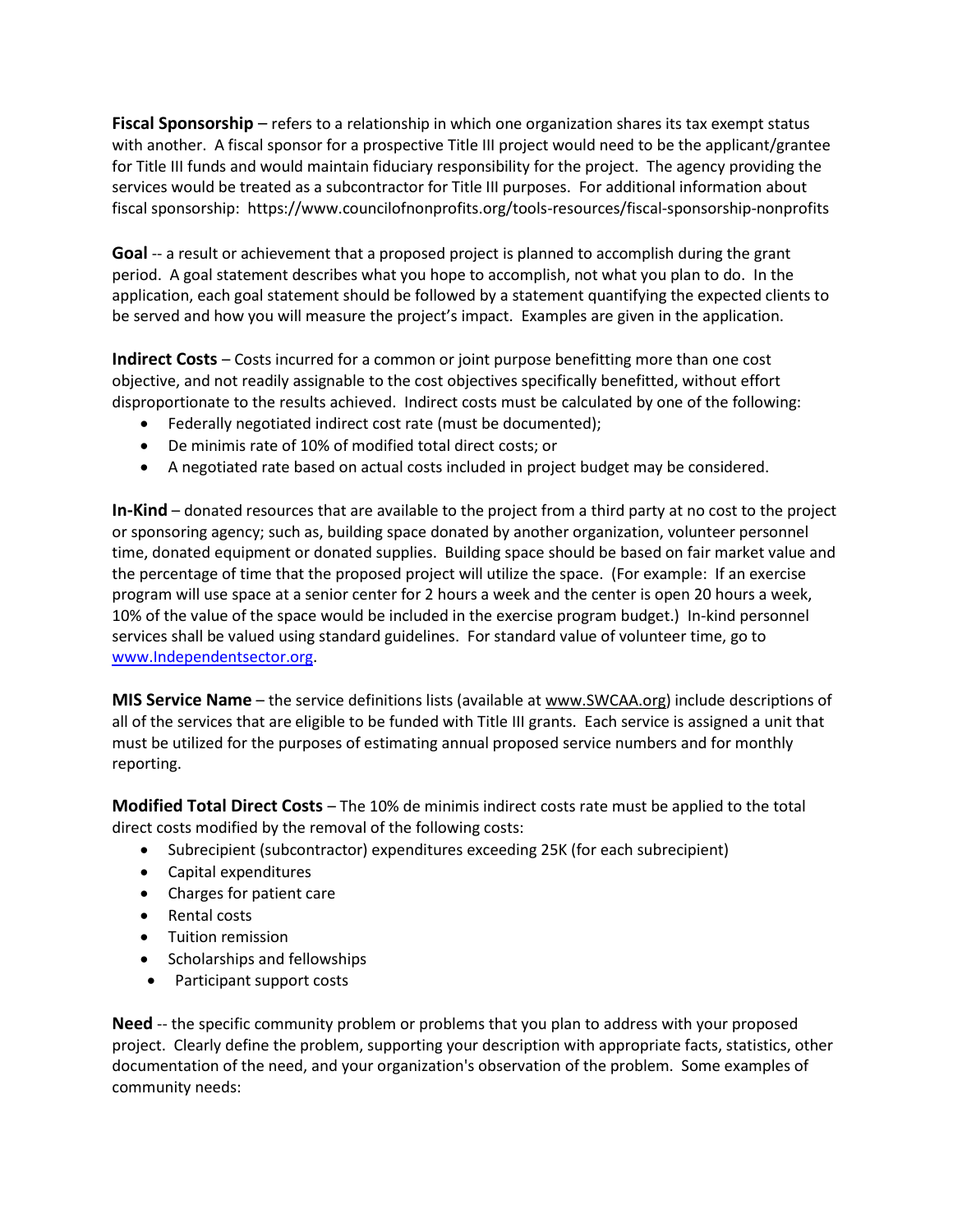- One in four older adults experiences some mental disorder such as depression, anxiety disorders, and dementia. Two-thirds of older adults with mental health problems do not receive the treatment they need.
- Physical activity can reduce the risk of certain chronic diseases, may relieve symptoms of depression, helps to maintain independent living, and enhances overall quality of life. Yet only about 11% of people age 65 and over report participating in aerobic and muscle-strengthening activities. *(Older Americans 2012 Key Indicators of Well-Being)*
- The National Council on Aging's Economic Security Initiative project found that "Seniors and caregivers need help navigating the maze of resources available in their communities."
- The number of seniors who request and are in need of services but do not have a source to cover the expense has increased in recent years.
- Transportation is an essential support that allows older adults to remain independent and provides them with access to services.

**Non-Federal Match** – All Title III funded projects except Title III D must include matching resources from non-federal sources. This may be either cash from other sources or in-kind services; such as, volunteer time, donated equipment, etc., which is not being used as match for another program. Community Development Block Grant is the only federal funding source that can be used as match. Client contributions may not be included as non-federal match. See SWCAA *Policy and Procedure Manual Title III Grants* for additional information.

**Organization** – the public, incorporated private 501(c)3 non-profit agency; municipality; or private, for profit company which will provide operational and fiduciary responsibility for the proposed project.

**Participant Support Costs** – direct costs for items such as stipends or subsistence allowances, travel allowances, and registration fees paid to or on behalf of participants or trainees (but not employees) in connection with conferences, or training projects.

**Project** – relates to the proposed project or program for which funding is requested for the next fiscal year. The term "project" does not refer to an entire organization or to a current program or project.

**Project Name** – the name of the project for which you are requesting funding. The project name is requested as an identifier in several places in the application. The same name should be listed in each place. The project name must be short enough to fit in the box provided on the application.

**Service / Service Definitions** – the service definitions lists (available at www.SWCAA.org) include descriptions of all of the services that are eligible to be funded with Title III grants. Each service is assigned a unit that must be utilized for the purposes of estimating annual proposed service numbers and for monthly reporting.

**Target Populations** – Projects must target adults age 60 years and over, giving preference to older persons with greatest economic or social need with particular attention to low-income minority individuals. The number of low income and the number of minority older individuals to be served, at a minimum, should be in the same proportion as represented in the older population of the municipalities to be served by the project. A list of specific populations that must be targeted for inclusion and definitions of each can be found in the SWCAA *Policy and Procedure Manual Title III Grants.*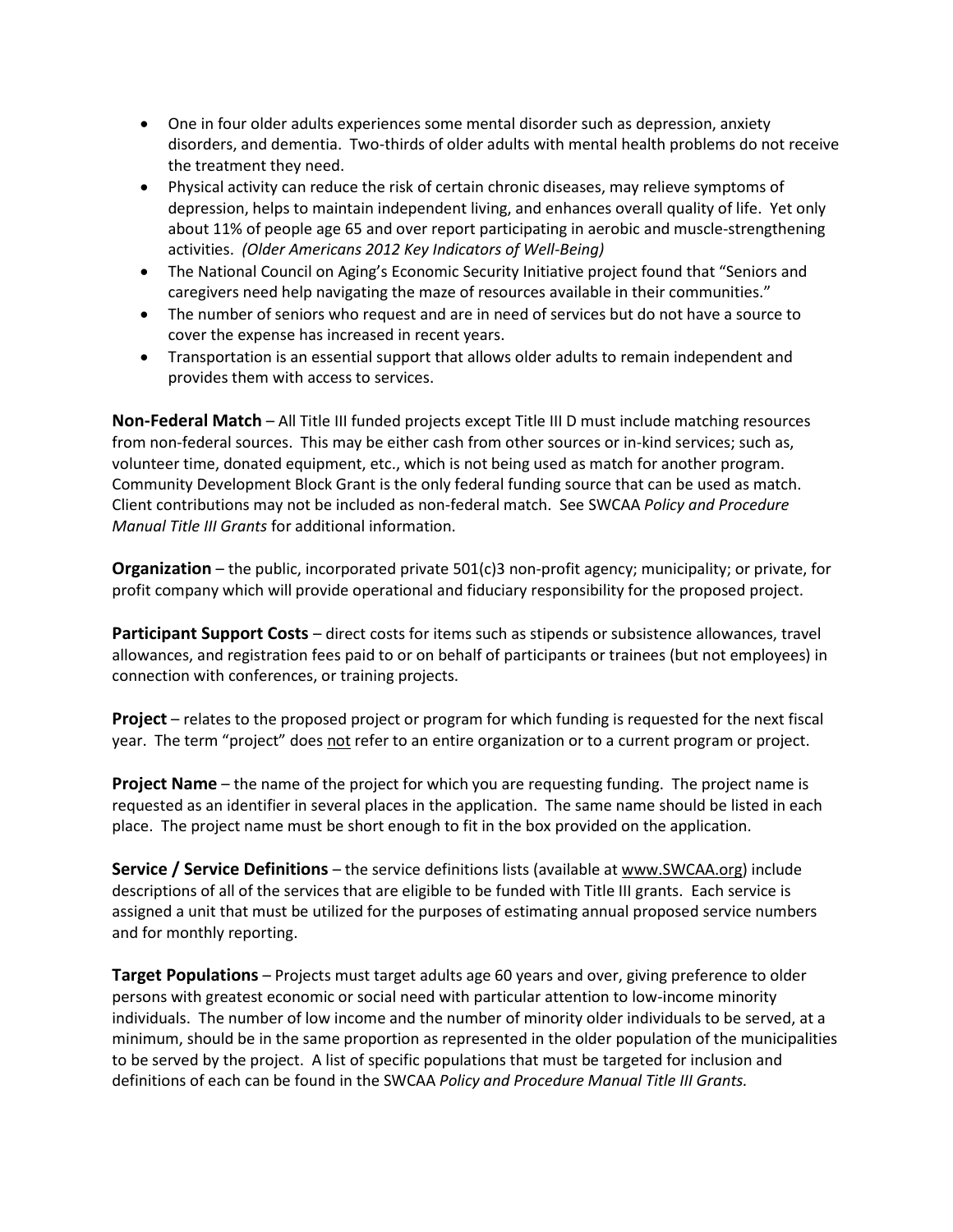**Title III Grant Project** -- relates to the proposed project for which funding is requested for the next fiscal year. The term "project" does not refer to your entire organization or to your current program or project.

**Unduplicated Count of Clients** -- The total number of different clients who will receive service during the grant year. Any client who will receive more than one service during the grant year is counted only once for the unduplicated count. See sample scenarios below for examples of how to estimate unduplicated client counts.

**Unit of Service** – The service definitions lists include the required unit for each service that is eligible for Title III funding. The number of units of service provided to each client must be reported to SWCAA monthly. The application requires an estimate of the number of units of service that would be provided if the full grant is awarded. The allocations committee reviews whether the number of clients to be served and units to be provided seem reasonable based on the project description and the proposed budget. See sample scenarios below for examples of how to estimate units of service.

## **ESTIMATED NUMBER OF CLIENTS AND UNITS OF SERVICE SAMPLE SCENARIOS**

## Senior centers/transportation sample scenario

In this scenario, the applicant is requesting funding for daily senior center activities and transportation to and from the center for some clients.

- If 100 clients will attend a senior center during the grant year and 30 of those clients will utilize transportation:
	- $\circ$  of those 100 clients, some may attend almost every day while others may only attend occasionally; some may attend for only part of the year
	- o the unduplicated number of senior center participants would be 100
	- $\circ$  the unduplicated number of transportation participants would be 30
	- o the unduplicated number of grant participants would be 100 (because all of the transportation clients are also included in the senior center client count)
- Examples of methodology for calculating proposed units of service:
	- $\circ$  Determine the average daily attendance at the center. If attendance is higher some days than others, you may want to instead determine the average weekly attendance.
	- $\circ$  Determine how many days a week the center will be open. (5 days X 52 weeks minus holidays and an allowance for weather or other closures.)
	- $\circ$  Multiply the average daily attendance times the number of days the center is expected to be open or the average weekly attendance times the number of weeks the center is expected to be open to determine your senior center use proposed target units of service.
	- o With this scenario: 40 (average daily attendance) X 242 days (5 days a week X 52 weeks minus 13 holidays and allowance of 5 days for closures) = 9,680 units of senior center use.
	- $\circ$  How many passengers your transportation vehicle can carry per day times 2 (one ride to the center and one ride back home) times the number of days transportation will be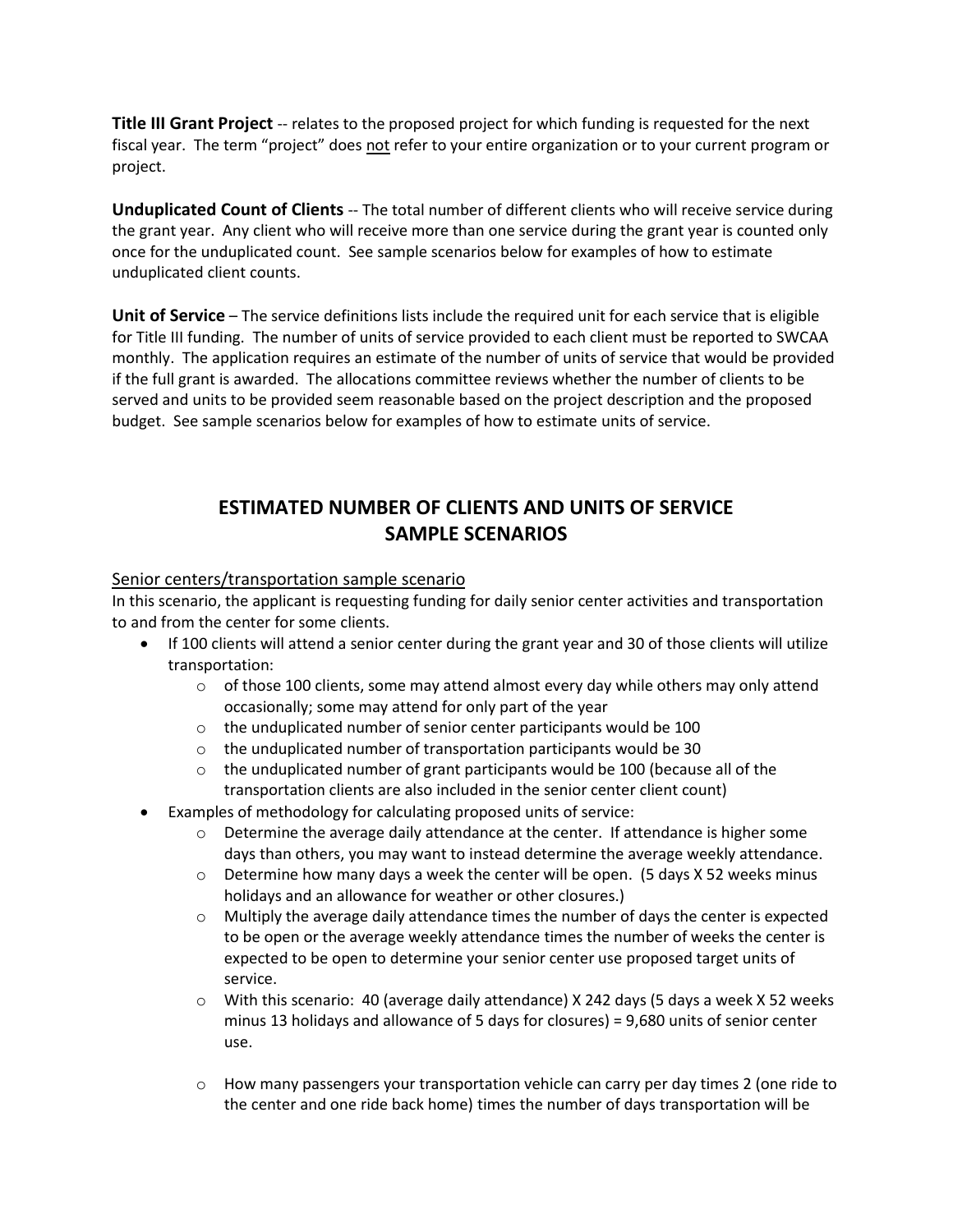provided (make an allowance for holidays and closures) equals the proposed target number of rides.

o With this scenario: 15 passengers a day X 2 trips for each passenger = 30 trips a day X 242 days = 7,260 units of transportation.

## Outreach/Information & Assistance/Counseling sample scenarios

Social workers, information specialists and counselors may see some clients only a few times and others may be recurring clients with multiple contacts. Returning grantees will need to base proposed clients and services on current experience. (Review Grantee Gateway account. If necessary, contact SWCAA for a report). New grantees in these areas will need to base their proposed clients and units on what seems reasonable based on their application project description, work plan, and budget.

- In this scenario, 150 clients will receive caregiver information at group presentations or by telephone, 30 of them will also meet with the caregiver counselor for additional counseling to help sort out and access services, and an additional 10 people will also meet with the counselor:
	- o the unduplicated number of information participants would be 150.
	- o the unduplicated number of caregiver counseling participants would be 40.
	- $\circ$  and the unduplicated number of grant participants would be 160 (the 150 clients who will attend presentations, 30 of whom also receive counseling, plus the 10 clients who receive only counseling).
- Examples of methodology for calculating proposed units of service:
	- $\circ$  How many group information presentations do you expect the counselor to be able to provide within the work hours included in the application times the average attendance expected at those presentations.
	- $\circ$  Plus the average number of telephone contacts you would expect the counselor to be able to handle equals proposed target information & assistance contacts.
	- o With this scenario: 6 information presentations with an average attendance of 30 per session (180 units) plus an average of 5 telephone contacts a week (5 X 52 = 260 units) = 440 units of information & assistance.
	- $\circ$  In addition, how many counseling sessions would be reasonable to expect the counselor to provide with caregivers equals proposed target caregiver counseling sessions.
	- o With this scenario: if the caregiver counselor has 6 hours a week available to counsel caregivers (312 hours): if the average counseling session is 1 hour and the counseling session could involve 1 caregiver or several family caregivers, an estimated number of person sessions of counseling might be 400-600 sessions.
- If an outreach worker is expected to assist 150 clients during the project year:
	- o the unduplicated number of outreach participants would be 150
- If, in addition, the outreach worker would make one group I&A presentation a month with the expectation that some of those attending will become outreach clients:
	- $\circ$  the unduplicated number of I&A participants would be 12 presentations times the average expected attendance
	- $\circ$  a smaller number of that group would also receive outreach contacts but, if they would all be persons who participated in the presentations, they would not increase the total unduplicated number of clients